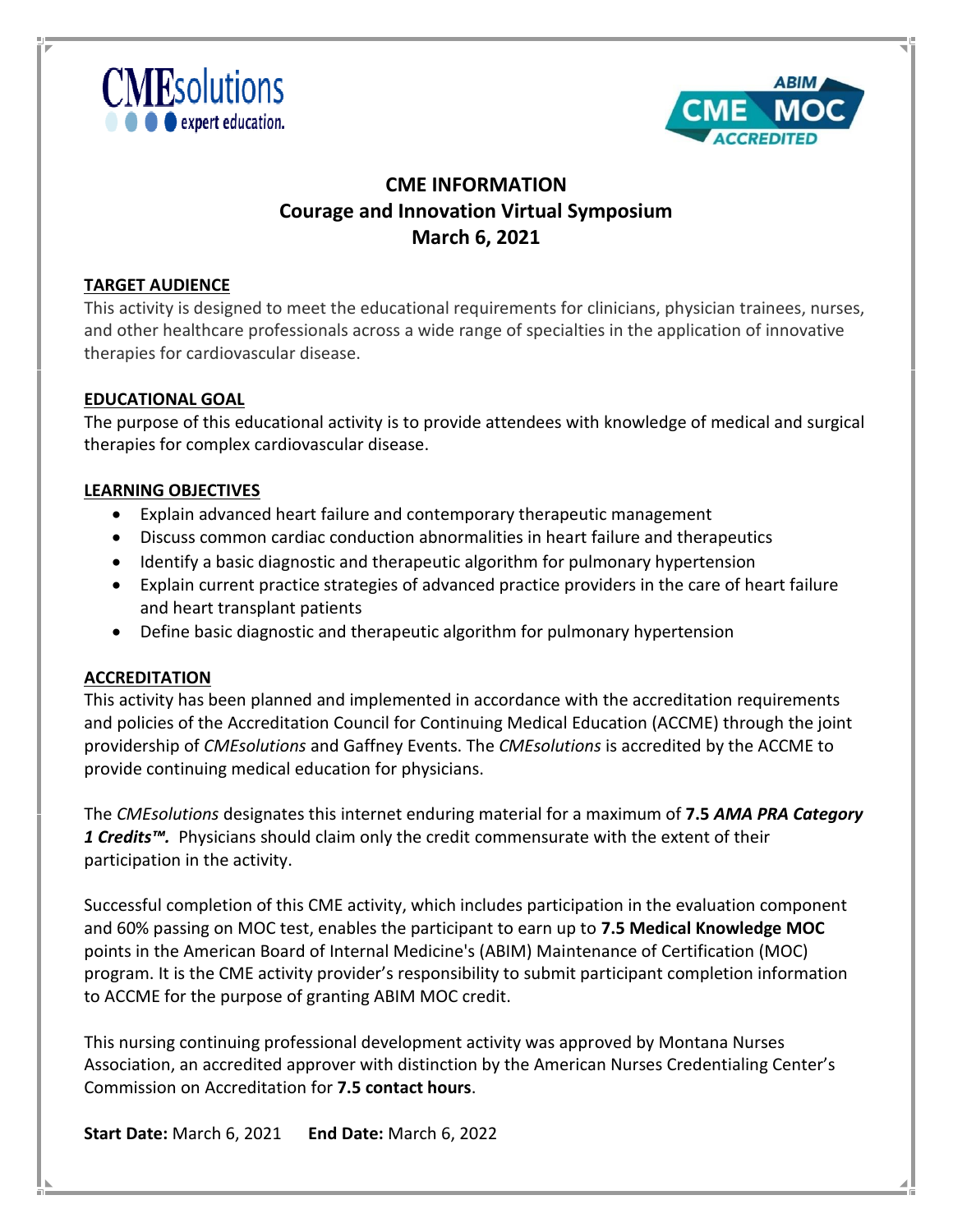### **FEES**

Registration for the Courage and Innovation Virtual Symposium is *complimentary.* There is a fee for requesting *AMA PRA Category 1 Credits™* and nursing credit. **If you would like to receive CME or Nursing Credits, there is a \$25 fee when completing your course evaluation to obtain your Certificate.**

### **PARTICIPATION REQUIREMENTS**

- 1. Read CME Information
- 2. View virtual presentations of the 2021 Courage and Innovation Virtual Symposium
- 3. Login to the following URL: **https://gaffneyevents.wufoo.com/forms/zkrsv4i02hj4n9/**
- 4. Once you have registered and paid the \$25 fee, you will be directed to the *CMEsolutions*  portal to complete the evaluation, credit request form and then you will be able to download or print your credit statement.

# **FACULTY AND DISCLOSURES**

*CMEsolutions* requires everyone in a position to control the content of this activity to disclose any relevant financial conflict of interest they may have as related to the content of this activity. All identified conflicts of interest are thoroughly vetted by *CMEsolutions* for fair balance, scientific objectivity of studies mentioned in the materials or used as the basis for content, and appropriateness of patient care recommendations. *CMEsolutions* has resolved all conflicts of interest prior to this educational activity.

### *Andrew D. Beaser, MD*

Cardiac Electrophysiologist, University of Chicago Medicine Chicago, IL

• Andrew Beaser has no relevant financial relationships to disclose.

# *John Blair, MD*

 Assistant Professor of Medicine, University of Chicago Medicine Chicago, IL

• John Blair has disclosed the following relevant financial relationships: Abbott Vascular-Advisory Board Discussant; Philips Healthcare, Abbott Vascular-Ongoing Investigator-initiated Study

# *Indra Bole, MD*

Advanced Heart Failure, Transplant Cardiology, and Mechanical Circulatory Support Fellow, University of Chicago Medicine

Chicago, IL

• Indra Bole has no relevant financial relationships to disclose.

# *Bow (Ben) Chung, MD*

Clinical Associate of Medicine, University of Chicago Medicine Chicago, IL

• Bow (Ben) Chung has no relevant financial relationships to disclose.

# *Jeanne M. DeCara, MD*

Professor of Medicine, Director, Cardio-Oncology, University of Chicago Medicine Chicago, IL

• Jeanne DeCara has no relevant financial relationships to disclose.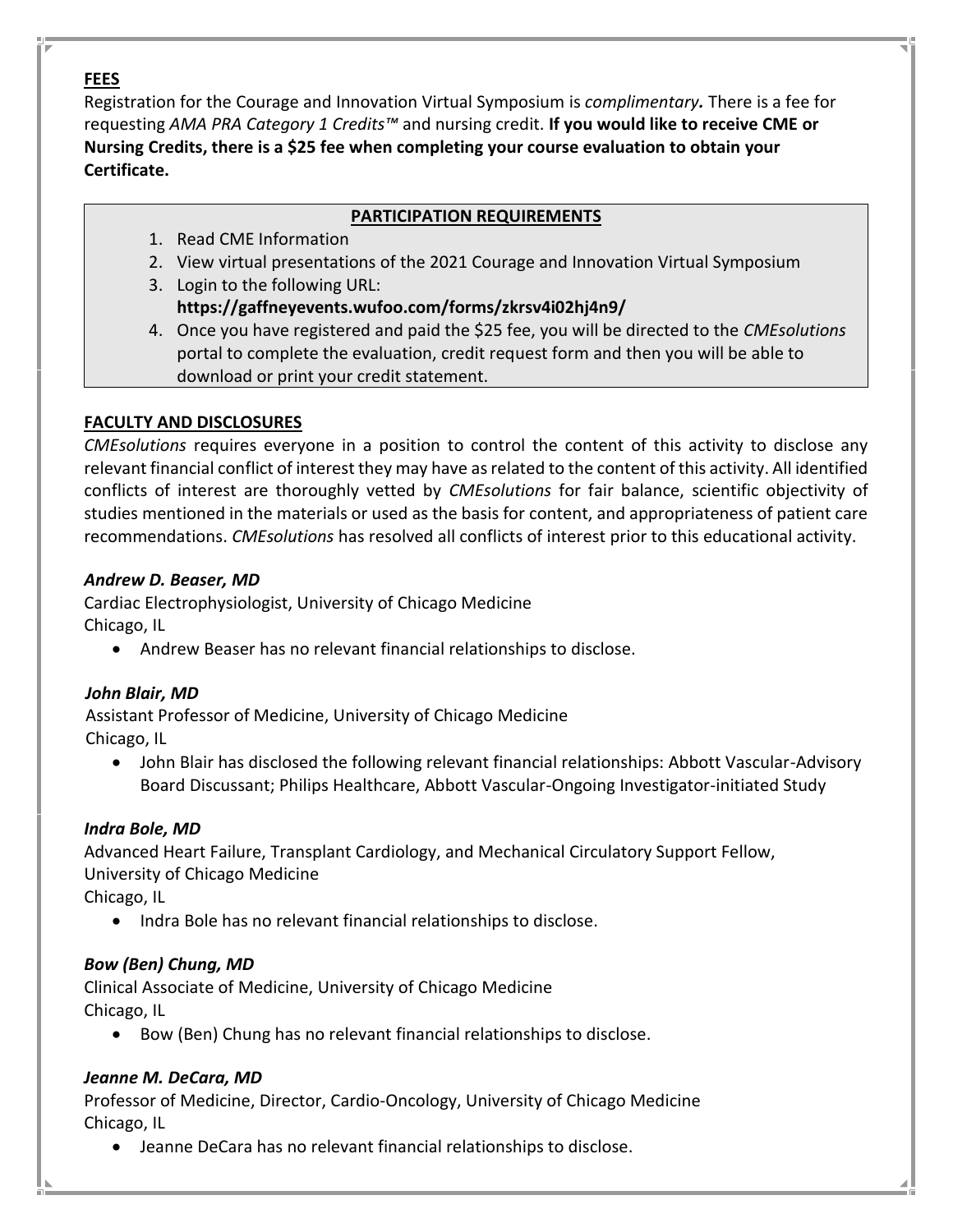### *Jonathan Grinstein, MD, FACC*

Assistant Professor of Medicine, Director, Mechanical Circulatory Support, University of Chicago Medicine

Chicago, IL

• Jonathan Grinstein has disclosed the following relevant financial relationships: Medtronic-Medical Advisor

### *Valluvan Jeevanandam, MD*

Cynthia Chow Professor of Surgery, Chief, Cardiac Surgery, Director, Heart and Vascular Center University of Chicago Medicine

Chicago, IL

• Valluvan Jeevanandam has disclosed the following relevant financial relationships: Abbott Labs-Scientific Advisor; Toratec-Chairman CEC Momentum 3 Trial

# *Sara Kalantari, MD*

Assistant Professor of Medicine, University of Chicago Medicine Chicago, IL

• Sara Kalantari has no relevant financial relationships to disclose.

# *Gene Kim, MD*

Assistant Professor of Medicine, Program Director, Advanced Heart Failure Fellowship, University of Chicago Medicine

Chicago, IL

• Gene Kim has no relevant financial relationships to disclose.

# *Roberto M. Lang, MD*

Professor of Medicine, Director, Noninvasive Cardiac Imaging Laboratory, University of Chicago Medicine

Chicago, IL

• Roberto M. Lang has no relevant financial relationships to disclose.

# *Rachel I. Lavelle, PharmD*

Clinical Pharmacy Specialist, Cardiology, University of Chicago Medicine Chicago, IL

• Rachel Lavelle has no relevant financial relationships to disclose

# *Ashley Loethen, PharmD*

Transplant Pharmacist Specialist, University of Chicago Medicine Chicago, IL

• Ashley Loethen has no relevant financial relationships to disclose.

# *Sandeep Nathan, MD, MS*

Associate Professor of Medicine, Co-Director, Cardiac Catheterization Laboratory, Director, Interventional Cardiology Fellowship Program, Director, Coronary Care Unit, University of Chicago Medicine

Chicago, IL

• Sandeep Nathan has disclosed the following relevant financial relationships: Getinge, CSI, Getinge, Terumo-Consultant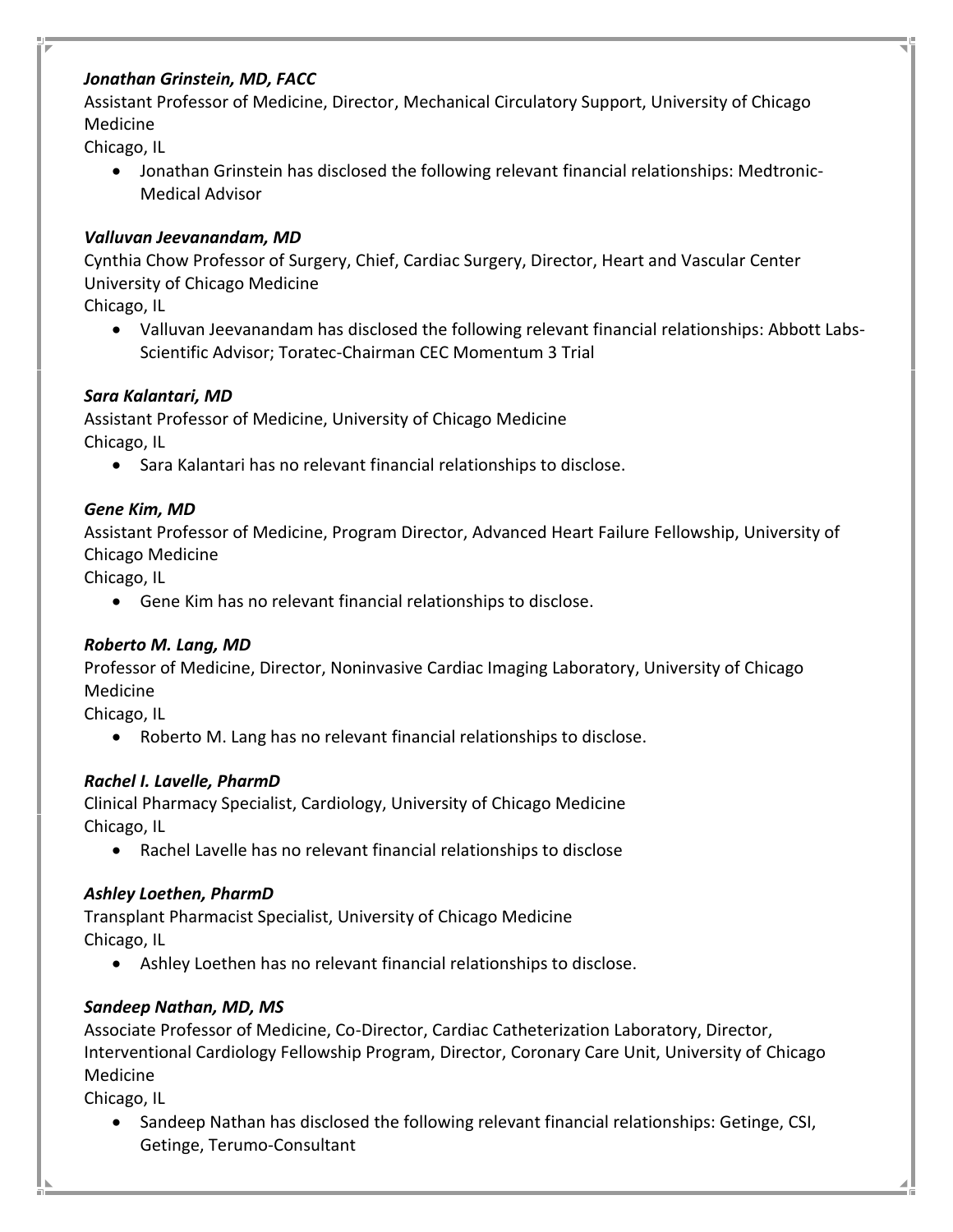### *Hemal M. Nayak, MD*

Associate Professor of Medicine, University of Chicago Medicine Chicago, IL

• Hemal M. Nayak has no relevant financial relationships to disclose.

#### *Haider Nazeer, MD*

Advanced Heart Failure/Transplant Fellow, University of Chicago Medicine Chicago, IL

• Haider Nazeer has no relevant financial relationships to disclose.

#### *Ann Nguyen, MD, FACC*

Assistant Professor of Medicine, University of Chicago Medicine Chicago, IL

• Ann Nguyen has no relevant financial relationships to disclose.

### *Justin Okray, PA-C*

Certified Physician Assistant, MCS/VAD Coordinator-Cardiac Surgery, University of Chicago Medicine Chicago, IL

• Justin Okray has no relevant financial relationships to disclose.

### *Sean P. Pinney, MD, FACC*

Professor of Medicine, Co-Director, Heart and Vascular Center, Director, Clinical and Translational Research, Director, Advanced Heart Failure & Transplantation, University of Chicago Medicine Chicago, IL

• Sean Pinney has disclosed the following relevant financial relationships: Abbott, Inc., CareDx, Transmedics-Consultant; Medtronic, Inc, Procyrion-Research Consultant

#### *Nitasha Sarswat, MD*

Assistant Professor of Medicine, University of Chicago Medicine Chicago, IL

• Nitasha Sarswat has disclosed the following relevant financial relationships: Alnylam, Pfizer, Akcea-Consultant

#### *Amita Singh, MD*

Assistant Professor of Medicine, University of Chicago Medicine Chicago, IL

• Amita Singh has no relevant financial relationships to disclose.

#### *Bryan Smith, MD*

Assistant Professor of Medicine, University of Chicago Medicine Chicago, IL

• Bryan Smith has no relevant financial relationships to disclose.

### *Tae H. Song, MD*

Assistant Professor of Surgery, Surgical Director, Lung Transplant Program, Director, Acute MCS/ECMO Program, University of Chicago Medicine

Chicago, IL

• Tae H. Song has no relevant financial relationships to disclose.